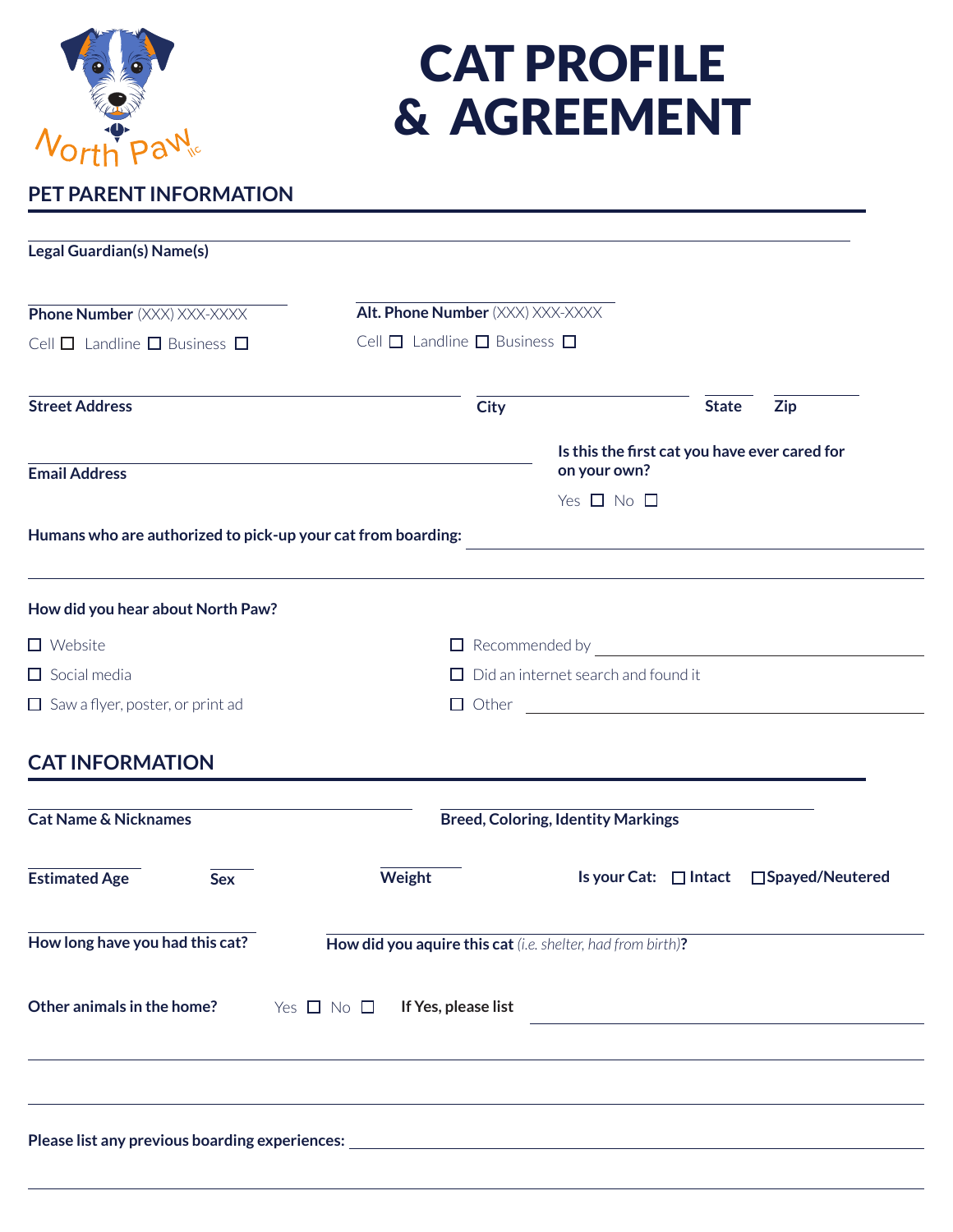## **CAT HEALTH**

| ,我们也不能会有什么。""我们的人,我们也不能会有什么?""我们的人,我们也不能会有什么?""我们的人,我们也不能会有什么?""我们的人,我们也不能会有什么?""<br><b>Microchiped?</b> Yes $\Box$ No $\Box$ # _____________<br>Is your cat on any medication? $\forall$ es $\Box$ No $\Box$<br>If yes, please any and all medications: |  |  |  |  |  |
|----------------------------------------------------------------------------------------------------------------------------------------------------------------------------------------------------------------------------------------------------------|--|--|--|--|--|
| ,我们也不会有什么。""我们的人,我们也不会有什么?""我们的人,我们也不会有什么?""我们的人,我们也不会有什么?""我们的人,我们也不会有什么?""我们的人<br>,我们也不会有什么。""我们的人,我们也不会有什么?""我们的人,我们也不会有什么?""我们的人,我们也不会有什么?""我们的人,我们也不会有什么?""我们的人                                                                                     |  |  |  |  |  |
| ,我们也不会有什么。""我们的人,我们也不会有什么?""我们的人,我们也不会有什么?""我们的人,我们也不会有什么?""我们的人,我们也不会有什么?""我们的人                                                                                                                                                                         |  |  |  |  |  |
| <u> 1989 - Andrea Santa Andrea Santa Andrea Santa Andrea Santa Andrea Santa Andrea Santa Andrea Santa Andrea San</u><br>Allergies (including food)? Yes □ No □<br>If you listed "yes" to any of the allergy questions above, please list what they are:  |  |  |  |  |  |
| Does your cat have any sensitive areas where s/he doesn't like to be touched (i.e ears)?                                                                                                                                                                 |  |  |  |  |  |
| Current or previous health concerns that we should be aware of as your cat's caretakers?                                                                                                                                                                 |  |  |  |  |  |
|                                                                                                                                                                                                                                                          |  |  |  |  |  |
|                                                                                                                                                                                                                                                          |  |  |  |  |  |
| Date & Name of last Flea/Tick Preventative                                                                                                                                                                                                               |  |  |  |  |  |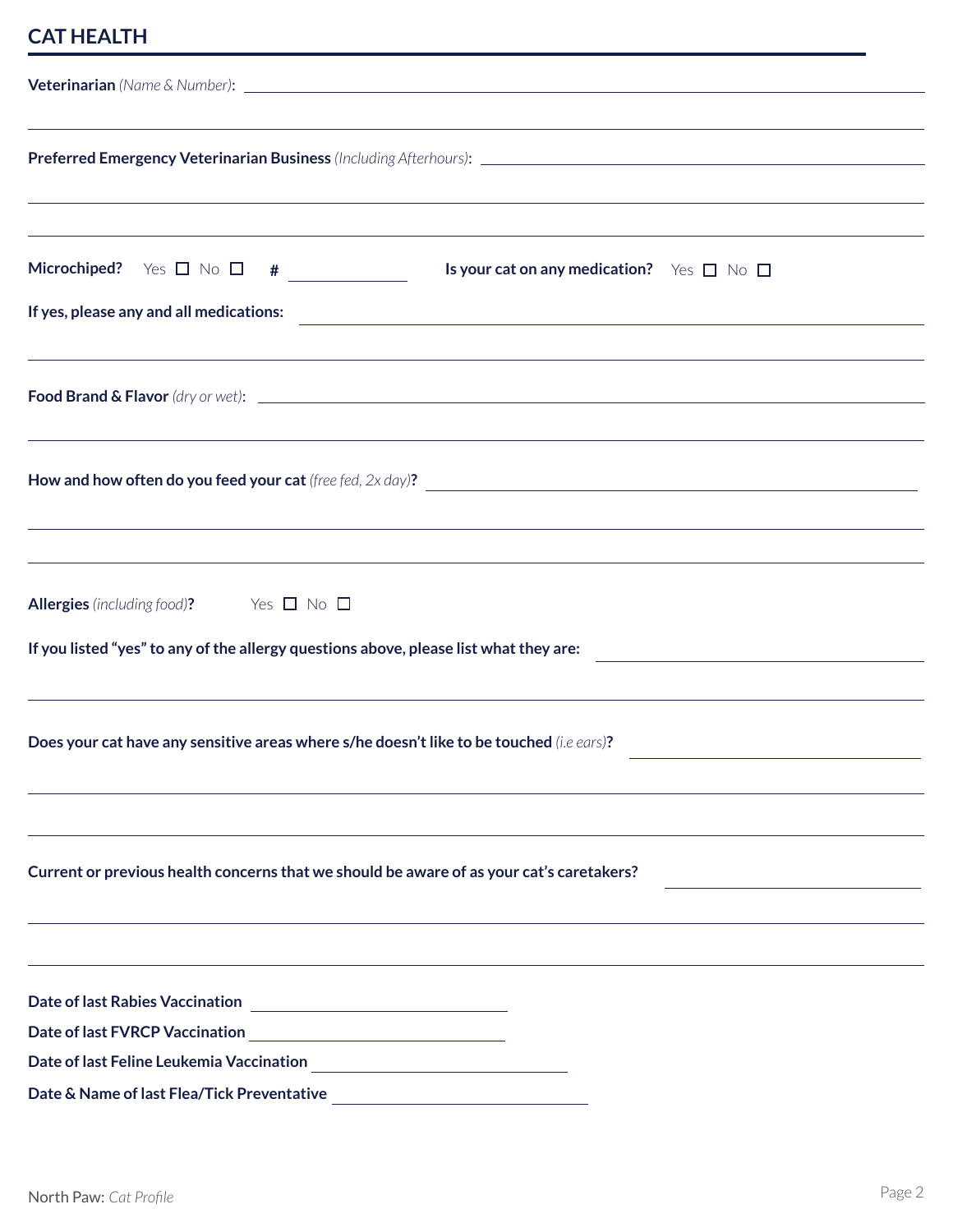# **CAT BEHAVIORAL**

| What are things your cat enjoys (select all that apply)?                             |                                             |                                                                                                                  |                                                                                   |
|--------------------------------------------------------------------------------------|---------------------------------------------|------------------------------------------------------------------------------------------------------------------|-----------------------------------------------------------------------------------|
| $\Box$ Meowing<br>$\Box$ Scratching on devices                                       | $\Box$ Being petted<br>$\Box$ Being brushed |                                                                                                                  | $\Box$ Laying on laps<br>$\Box$ Exploring                                         |
|                                                                                      |                                             |                                                                                                                  |                                                                                   |
|                                                                                      |                                             |                                                                                                                  |                                                                                   |
|                                                                                      |                                             |                                                                                                                  |                                                                                   |
| How does your cat react to being picked up and/or carried by humans?                 |                                             |                                                                                                                  |                                                                                   |
|                                                                                      |                                             |                                                                                                                  | ,我们也不能会有什么。""我们的人,我们也不能会有什么?""我们的人,我们也不能会有什么?""我们的人,我们也不能会有什么?""我们的人,我们也不能会有什么?"" |
|                                                                                      |                                             |                                                                                                                  |                                                                                   |
|                                                                                      |                                             |                                                                                                                  |                                                                                   |
|                                                                                      |                                             |                                                                                                                  | ,我们也不会有什么。""我们的人,我们也不会有什么?""我们的人,我们也不会有什么?""我们的人,我们也不会有什么?""我们的人,我们也不会有什么?""我们的人  |
|                                                                                      |                                             |                                                                                                                  |                                                                                   |
|                                                                                      |                                             |                                                                                                                  |                                                                                   |
| ,我们也不能会有什么。""我们的人,我们也不能会有什么?""我们的人,我们也不能会有什么?""我们的人,我们也不能会有什么?""我们的人,我们也不能会有什么?""    |                                             |                                                                                                                  |                                                                                   |
|                                                                                      |                                             |                                                                                                                  |                                                                                   |
| What type of litter does your cat prefer (i.e clay, pine pellets, sandy/fine types)? |                                             |                                                                                                                  |                                                                                   |
|                                                                                      |                                             |                                                                                                                  |                                                                                   |
|                                                                                      |                                             |                                                                                                                  |                                                                                   |
| What types of toys does your cat prefer?                                             |                                             | and the control of the control of the control of the control of the control of the control of the control of the |                                                                                   |
|                                                                                      |                                             |                                                                                                                  |                                                                                   |
| Does your cat go outside? Yes $\Box$ No $\Box$                                       |                                             | Do you use a harness with your cat? Yes $\Box$ No $\Box$                                                         |                                                                                   |
| If yes, in what context (in your yard, freely around the neighborhood):              |                                             |                                                                                                                  |                                                                                   |
|                                                                                      |                                             | ,我们也不会有什么?""我们的人,我们也不会有什么?""我们的人,我们也不会有什么?""我们的人,我们也不会有什么?""我们的人,我们也不会有什么?""我们的人                                 |                                                                                   |
|                                                                                      |                                             |                                                                                                                  |                                                                                   |
|                                                                                      |                                             |                                                                                                                  |                                                                                   |
|                                                                                      |                                             |                                                                                                                  |                                                                                   |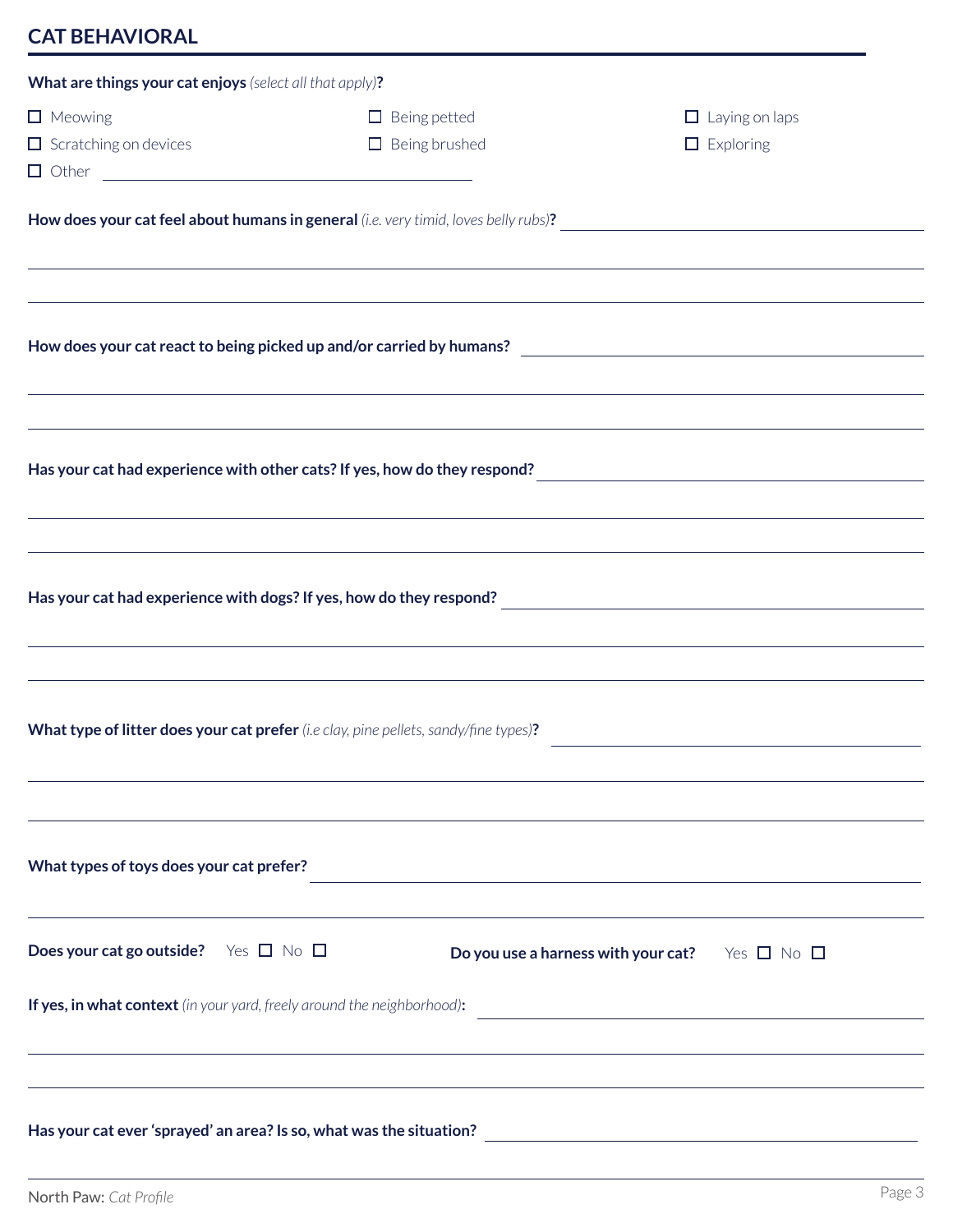**Is there anything else you want us to know about your cat relative to boarding?**

## **CAT PARENTS SHOULD KNOW**

- If you ever have a concern about your pet's experience while in our care please speak to the Manager or Training Director immediately. We want to know about your concerns so that we can address them. Please do not assume we know about your concerns.
- Your cat will be around other cats including resident cats, boarding cats, and foster kittens. They do not need to interact directly but if the mere presence of other felines is an issue for your cat please speak immediately, directly, and specifically to us about this so we can determine if we can accommodate your cat.
- Your cat will have open play time throughout the day while other boarding cats are in their bungalows.
- Your cats will be in a facility that houses dogs. The cats and dogs are separated by multiple barriers including walls and doors. We highly discourage barking but all dogs vocalize. If you have a concern about your cat being impacted by the vocalizations of dogs North Paw may not be a good fit.
- We ask that cat parents bring their own scratching devices. Disease and illness can be spread through these materials which is why we do not supply them.

## **CLIENT AGREEMENT**

**1. FEES:** For each daycare and/or boarding reservation, Client shall pay to North Paw, LLC the deposit fee amounts as indicated on the North Paw, LLC website at time of reservation and the remainder of the daycare and/or boarding at the time Client's Dog and/or Cat is picked up at North Paw (in some cases North Paw can require payment upon drop off). *Intials*

Client shall be responsible for full cost of daycare and/or boarding fees in the event North Paw, LLC cancels this Agreement due to Client's Dog's and/or Cat's behavior or the presence of fleas and/or other parasites on Client's Dog and/or Cat. In the event of behavioral concerns, the presence of fleas and/or parasites, North Paw has the right to quarantine Client's Dog and/or Cat until Client picks up Client's Dog and/or Cat. Client further agrees to pay all fees, charges, and/or expenses, including quarantine costs and expenses for medical treatment for injuries caused by Client's Dog and/or Cat to North Paw's staff and/or daycare and/or boarding facilities, immediately upon pick-up and prior to removal of Client's Dog and/or Cat.

North Paw, LLC charges a handling fee of \$40.00 for all returned check for non-sufficient funds. Daycare & Boarding **Services** 

**2. DAYCARE & BOARDING SERVICES:** North Paw, LLC agrees to exercise, feed, socialize with, bathroom, and otherwise care for Client's Dog and/or Cat during daycare and/or boarding. Client should discuss any special instructions or accommodations relating to Client's Dog and/or Cat prior to making the daycare and/or boarding reservation. Client assumes and accepts responsibility for any additional costs and expenses relating to special instructions and/or accommodations that North Paw, LLC makes and agrees to provide during daycare and/or boarding. *Intials*

Client also understands that dogs and/or cats may become less clean than when they arrived, as dogs especially like to lay and roll on the ground. Client agrees to release North Paw, LLC from responsibility of the cleanliness and other grooming issues of Client's Dog and/or Cat. Client understands and accepts responsibility for the cleanliness and grooming of Client's Dog and/or Cat and understands and agrees that North Paw, LLC can refuse service for any dog and/or cat that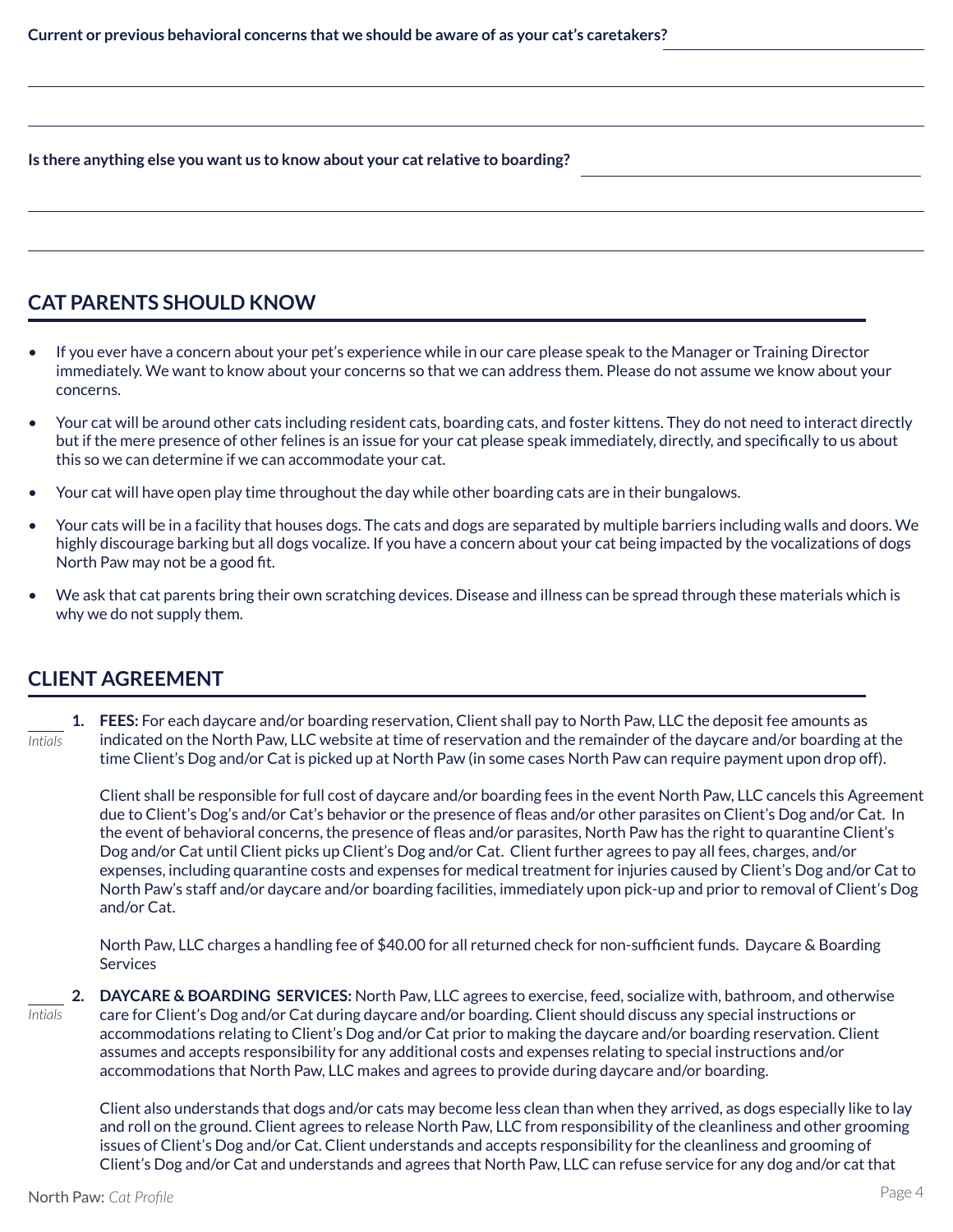appears to be dirty, contagious, and/or ungroomed.

Client understands and agrees that Client property/items (i.e toys, blanket) may not be returned in the same condition in which they arrived, and that Client property/items may be damaged and/or destroyed while at North Paw, LLC. Client assumes the risk for Client property and agrees to hold North Paw, LLC harmless in replacing or paying for damages to Client's property/items.

#### **3. CANCELLATIONS & NO-SHOWS:**

*Intials*

*Intials*

*Daycare—* Client shall contact North Paw, LLC by 9am the day prior to a daycare reservation with notice of cancellation of the daycare reservation. Client agrees that failure to provide the requisite advance notice of cancellation shall result in the forfeiture of the Deposit. Clients who do not show up for their reserved daycare date will be charged for the dates of the reservation. No exceptions.

*Boarding*—Cancellations must be made by 9am, 2 days in advance of the date of Client's Dog and/or Cat boarding reservation. Clients who do not show up for their reserved boarding date will be charged for the dates of the reservation. No exceptions

**4. WARRANTIES AND REPRESENTATIONS REGARDING CLIENT'S DOG OR CAT HEALTH/BEHAVIOR**: Client hereby warrants and represents that: a) Client is the owner or handler of Client's Dog and/or Cat; b) Client's Dog and/or Cat is in good health; c) Client's Dog and/or Cat is current on all required vaccinations & flea/tick preventative; d) Client's Dog and/ or Cat has no communicable diseases or parasites; and e) Client's Dog and/or Cat has never harmed, shown aggression or threatening behavior towards any person or any other dog and/or cat (respectively). Client shall provide North Paw, LLC with proof of current vaccinations prior to daycare and/or boarding being provided. Failure to provide proof of current vaccinations shall be grounds to refuse daycare and/or boarding Client's Dog and/or Cat. Client should seek the advice of a veterinarian for all questions regarding Client's Dog and/or Cat's health.

Client understands and agrees that any issues that develop with Client's Dog and/or Cat will be managed as deemed appropriate by the employees and owners of North Paw, LLC at their sole discretion, and that Client assumes full financial responsibility for any and all expenses involved, if Client or North Paw, LLC employees or owners decide to obtain medical treatment.

*Daily Waiver*— Client understands that Client must attest and confirm the following statement at each drop off for daycare and/or boarding of Client's Dog and/or Cat: "I hereby certify that my dog and/or cat, listed on the reservation, is in good health and has not been ill or exposed to illness within the last 4 days. I further certify that my dog and/or cat has not harmed or shown aggression or threatening behavior toward any person or other dog and/or cat (respectively). North Paw, LLC agrees to make all attempts to exercise reasonable care in the handling of Client's dogs and/or cats and in keeping the facility properly maintained for safety, cleanliness, and security. All Client dogs and/or cats are cared for by North Paw, LLC without liability on North Paw, LLC's behalf for loss or damage from disease, theft, fire, death, escape, injury, harm to persons, other animals, or property by said Client's Dog and/or Cat, or for other unavoidable causes." Client understands and agrees that in enrolling Client's Dog and/or Cat at North Paw, LLC, the employees and owners of North Paw, LLC are relying on Client's representation that Client's Dog and/or Cat is/are in good health and have not harmed or shown aggressive or threatening behavior towards people or dogs and/or cats (respectively).

**5. ASSUMPTION OF RISK AND WAIVER OF LIABILITY**: Client acknowledges, agrees, and accepts that dogs and cats are extremely unpredictable and that North Paw, LLC, Taproot Dog Training, LLC, and any parties having any interest or ownership in the property where the North Paw, LLC is located, are not responsible for the acts of Client's Dog and/or Cat, or other participating clients' dogs or cats. Client hereby expressly and specifically assumes the risk of injury or harm to themselves, family members or friends accompanying Client's Dog and/or Cat, their property, and Client's Dog and/or Cat that may arise during daycare or boarding, or while dropping off or picking up Client's Dog and/or Cat from daycare and/or boarding. *Intials*

Client acknowledges, agrees, and accepts that it is possible for Client's Dog and/or Cat to ingest materials (i.e. pea gravel, pieces of toys), contract illnesses (i.e. Bordatella), experience cuts, scratches and abrasions or undergo more serious harm or death during daycare and/or boarding, or to become ill, even if vaccinated and that such occurrences are not due to any circumstance or condition at North Paw, LLC.

Unless Client has otherwise instructed to the contrary, Client acknowledges and agrees that Client's Dog and/or Cat may encounter and be permitted to interact and play with other dogs and/or cats (including dogs with cats and vice-versa) and with North Paw, LLC and Taproot Dog Training, LLC employees and owners. Client acknowledges that when dogs and cats play in groups that cuts, scratches, and/or bites may occur, and North Paw, LLC may or may not notify Client immediately if the dog and/or cat sustains any cuts, scratches, and/or bites. Client further acknowledges that animals are unpredictable and that there is a possibility of injury or death to the pet or to another animal or person. Therefore, as consideration of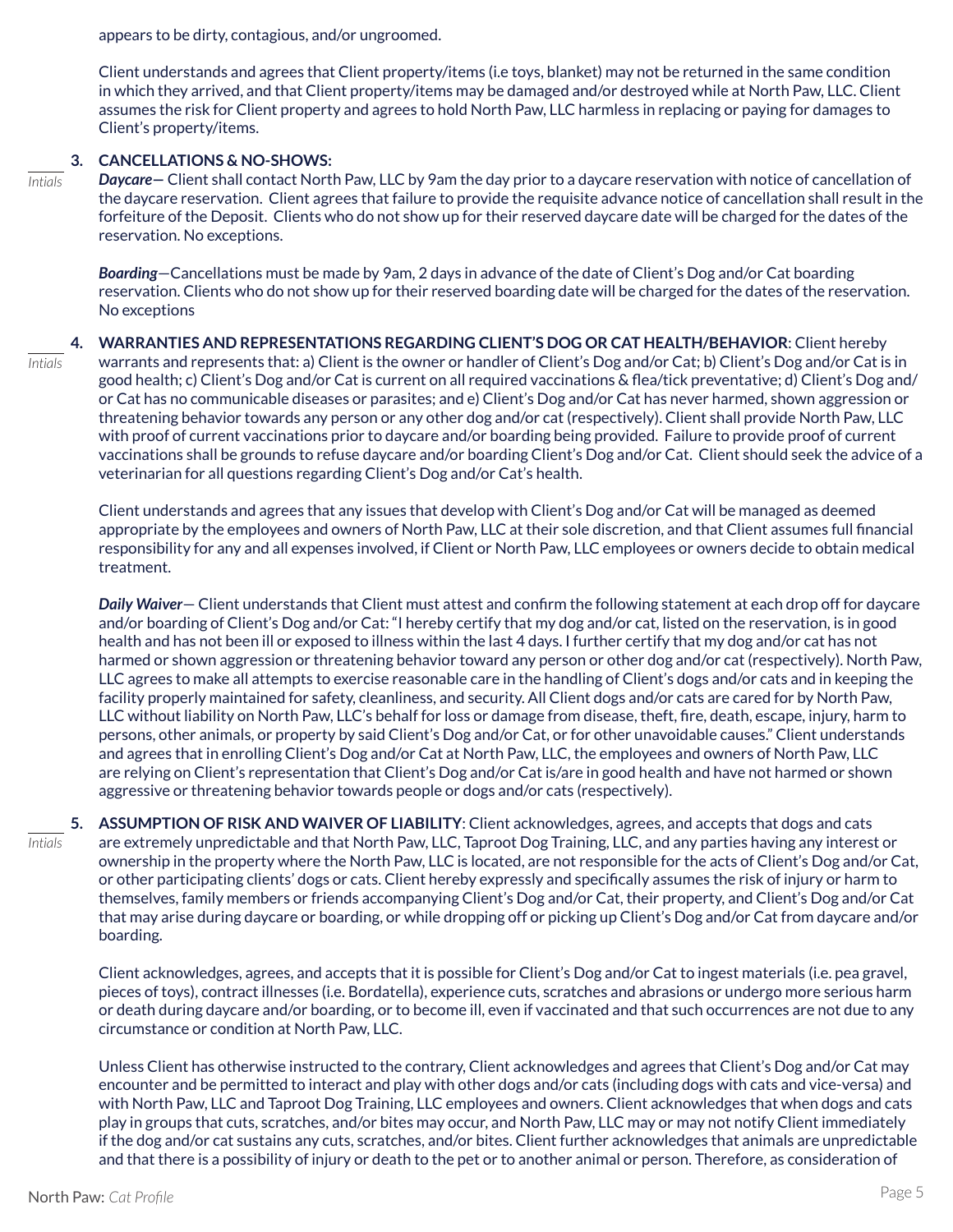the services rendered by North Paw, LLC, Client (A) hereby waives and releases North Paw, LLC, Taproot Dog Training, LLC, and any parties having any interest or ownership in the property where the North Paw, LLC is located, and all other representatives or agents of North Paw, LLC from any and all claims, actions, damages, or liability for injury, sickness, illness, or death suffered by Client's Dog and/or Cat while in the care of North Paw, LLC or otherwise relating to the care, control, health and/or safety of the dog and/or pet arising from pick up, transport, drop off and/or stay at the North Paw, LLC facility, except to the extent such illness or injury is the result of North Paw, LLC's gross negligence or intentional misconduct, and (B) agrees not to initiate any legal proceedings against North Paw, LLC, Taproot Dog Training, LLC, or any parties having any interest or ownership in the property where the North Paw, LLC is located with respect to such released claims.

Further, Client agrees to release, waive, and hold North Paw, LLC, Taproot Dog Training, LLC, and any parties having any interest or ownership in the property where the North Paw, LLC is located, harmless from all liability related to the daycare and/or boarding of Client's Dog or Cat and all related services.

**6. INDEMNIFICATION**: Client shall defend, indemnify and hold North Paw, LLC, Taproot Dog Training, LLC, and any parties having any interest or ownership in the property where the North Paw, LLC is located, their members, officers, agents, representatives and employees harmless against any claims, actions, and/or complaints brought by any person or entity as a result of injuries, death, damages, expenses and/or losses to any person, property, or other animal actually or allegedly incurred arising out of or relating to Client's Dog or Cat and that this release and indemnification shall be effective whenever Client's Dog and/or Cat participates in services starting with the date indicated below and thereafter. *Intials*

Client's obligation shall include the cost, expenses and reasonable attorneys' fees of North Paw, LLC, Taproot Dog Training, LLC, and any parties having any interest or ownership in the property where the North Paw, LLC is located, their member, officers, agents, representatives and/or employees' defense against such claims, actions, or complaints. These obligations shall survive the termination, completion and/or expiration of this Agreement.

**7. Medical Costs**: Client agrees that if Client's Dog and/or Cat becomes ill or injured, or if the state of Client's Dog and/or Cat's health otherwise requires professional attention, North Paw, LLC, in its sole discretion, may engage the services of a veterinarian or give other requisite attention to Client's Dog and/or Cat. Client further agrees to assume all responsibility for costs and expenses related to veterinary or other medical services. North Paw, LLC will make reasonable attempts to contact Client prior to the administration of veterinarian or other medical services. *Intials*

Should Client's Dog and/or Cat require immediate medical attention, as of the date of this signed Agreement until otherwise changed on record by Client via North Paw, LLC staff, Client authorizes up to the following amount to be spent on animal:

\_\_\_\_\_\_\_ **DO** or

**DO NOT** administer medical treatment until specific authorization is given

- **8. FACILITY DAMAGES**: Client agrees that Client is responsible for damages beyond normal 'wear and tear' caused by Client's Dog and/or Cat. This includes but is not limited to: replacement of wall or fence materials due to marking and/or spraying and chewing. *Intials*
	- **9. MARKETING**: Client gives North Paw, LLC permission to photograph and capture the image, actions and/or sounds of Client's Dog and/or Cat and/or Client for North Paw, LLC's media, marketing and/or advertising purposes without any additional consent from or licensing fees, royalties, proceeds or other benefits paid to Client. All resulting photographs, images, and recordings are the property of North Paw, LLC.

#### **10. REASONS FOR DISMISSAL**:

*Intials*

Clients agree to make arrangements for their dog or cat to be picked up immediately from daycare, boarding and/or training if any of the following occur:

- Undisclosed or discovery of coughing or likelihood of cold.
- Undisclosed or discovery of fleas or other communicable medical issues.
- Any serious misbehavior towards any other animal. This determination is made by North Paw's leadership team

#### **11. MISCELLANEOUS**: *Intials*

**• ENTIRE AGREEMENT**: This Agreement constitutes the entire agreement regarding daycare and/or boarding and related services between Client and North Paw, LLC hereto and supersedes all prior agreements, representations, warranties, statements, promises, information, arrangements, and understandings, whether oral, written, expressed, or implied, with respect to the subject matter hereof. This section does not apply to Taproot's quote(s) for boarding services provided to Client outside this Agreement.